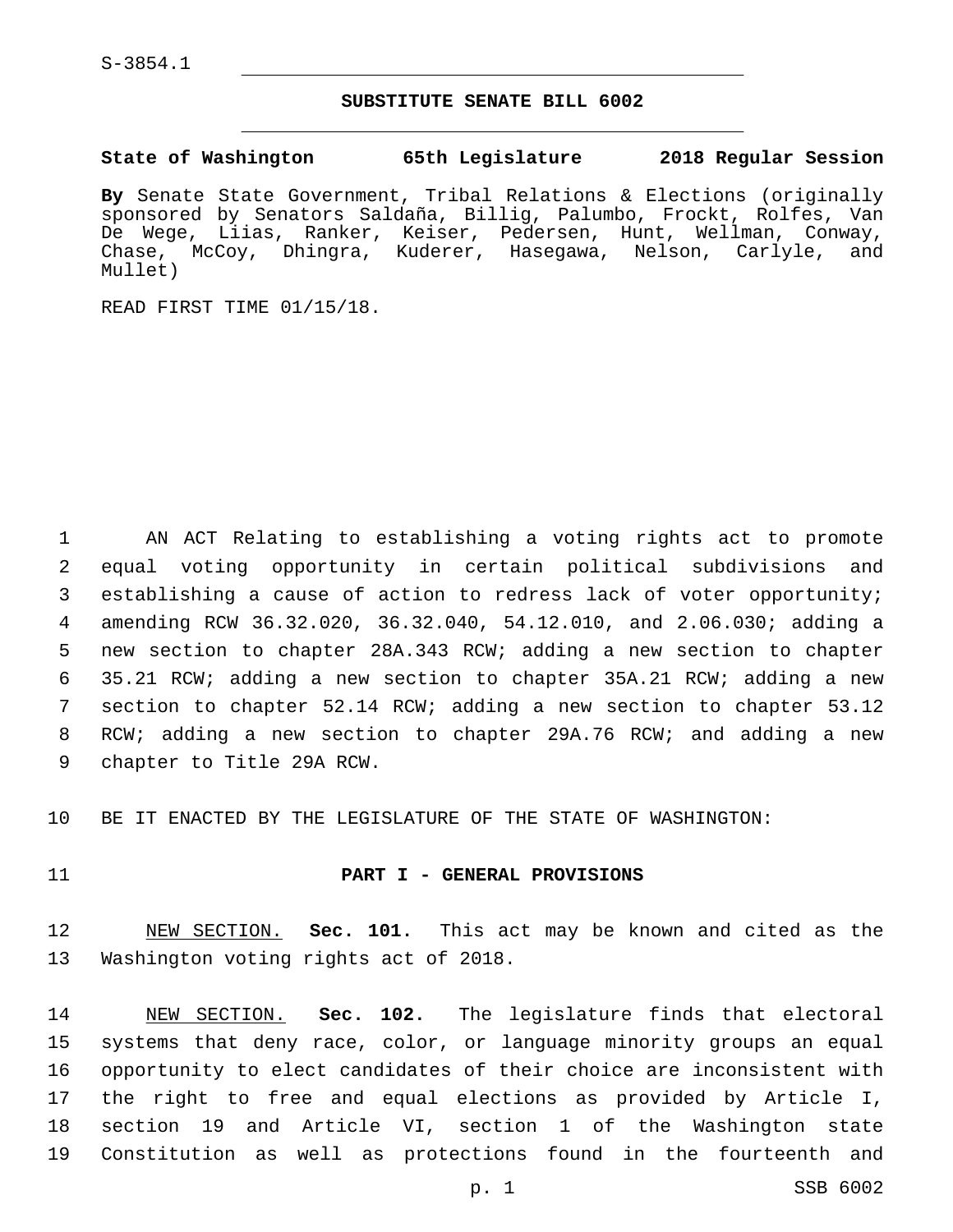fifteenth amendments to the United States Constitution. The well- established principle of "one person, one vote" and the prohibition on vote dilution have been consistently upheld in federal and state courts for more than fifty years.4

 The legislature also finds that local government subdivisions are often prohibited from addressing these challenges because of Washington laws that narrowly prescribe the methods by which they may elect members of their legislative bodies. The legislature finds that in some cases, this has resulted in an improper dilution of voting power for these minority groups. The legislature intends to modify existing prohibitions in state laws so that these jurisdictions may voluntarily adopt changes on their own, in collaboration with affected community members, to remedy potential electoral issues so that minority groups have an equal opportunity to elect candidates of their choice or influence the outcome of an election.

 The legislature intends for this act to be consistent with federal protections that may provide a similar remedy for minority groups. Remedies shall also be available where either the drawing of leaning and influence districts or the use of an alternative proportional voting method is able to address both vote dilution and 21 racial polarization.

 The legislature also intends for this act to be consistent with legal precedent from *Mt. Spokane Skiing Corp. v. Spokane Co.* (86 Wn. App. 165, 1997) that found that noncharter counties need not adhere to a single uniform county system of government, but that each county have the same "authority available" in order to be deemed uniform.

 NEW SECTION. **Sec. 103.** The definitions in this section apply throughout this chapter unless the context clearly requires otherwise. In applying these definitions and other terms in this chapter, courts may rely on relevant federal case law for guidance.

 (1) "At-large election" means any of the following methods of electing members of the governing body of a political subdivision:

 (a) One in which the voters of the entire jurisdiction elect the 34 members to the governing body;

 (b) One in which the candidates are required to reside within given areas of the jurisdiction and the voters of the entire jurisdiction elect the members to the governing body; or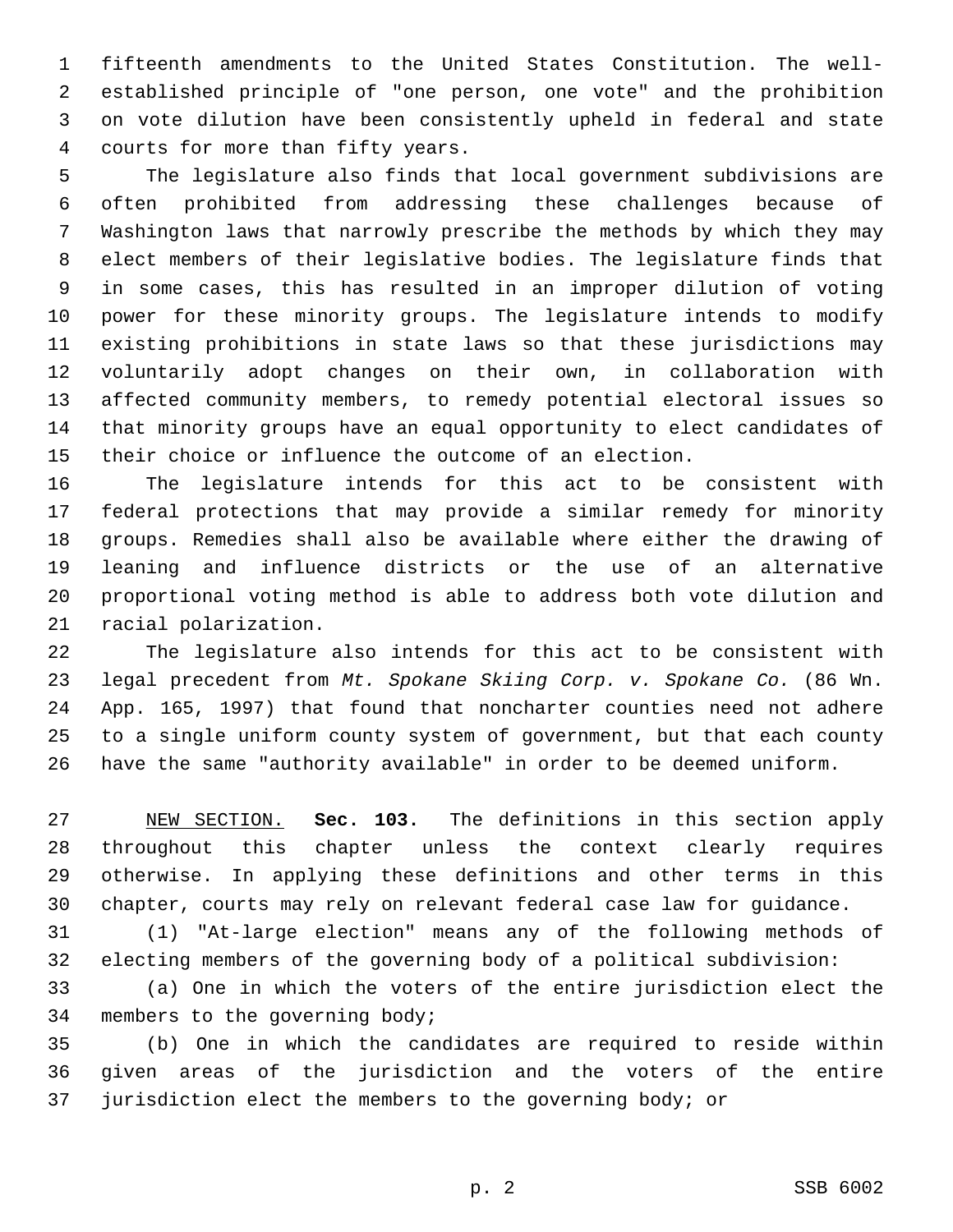(c) One that combines the criteria in (a) and (b) of this subsection or one that combines at-large with district-based 3 elections.

 (2) "District-based elections" means a method of electing members to the governing body of a political subdivision in which the candidate must reside within an election district that is a divisible part of the political subdivision and is elected only by voters 8 residing within that election district.

 (3) "Polarized voting" means voting in which there is a difference, as defined in case law regarding enforcement of the federal voting rights act, 52 U.S.C. 10301 et seq., in the choice of candidates or other electoral choices that are preferred by voters in a protected class, and in the choice of candidates and electoral choices that are preferred by voters in the rest of the electorate.

 (4) "Political subdivision" means any county, city, town, school district, fire protection district, port district, or public utility 17 district, but does not include the state.

 (5) "Protected class" means a class of voters who are members of a race, color, or language minority group, as this class is referenced and defined in the federal voting rights act, 52 U.S.C. 21 10301 et seq.

 NEW SECTION. **Sec. 104.** As provided in section 302 of this act, no method of electing the governing body of a political subdivision may be imposed or applied in a manner that impairs the ability of members of a protected class or classes to have an equal opportunity to elect candidates of their choice as a result of the dilution or abridgment of the rights of voters who are members of a protected class or classes.

## **PART II - VOLUNTARY CHANGES TO ELECTORAL PROCESSES**

 NEW SECTION. **Sec. 201.** (1) A political subdivision that conducts an election pursuant to state, county, or local law, is authorized to change its electoral system, including, but not limited to, implementing a district-based election system, to remedy a potential violation of section 104 of this act.

 (2) If a political subdivision invokes its authority under this section to implement a district-based election system, the districts shall be drawn in a manner consistent with section 202 of this act.

p. 3 SSB 6002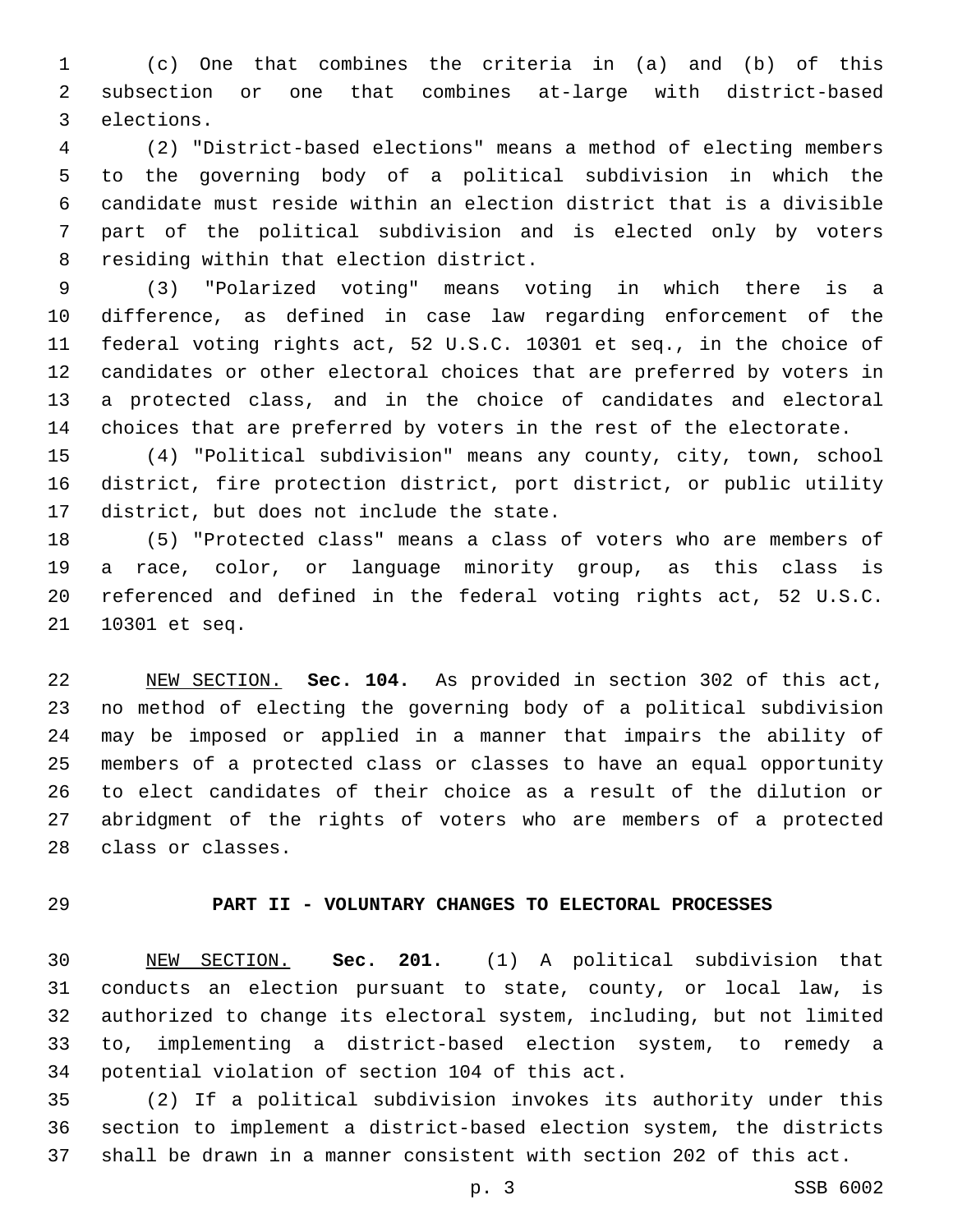NEW SECTION. **Sec. 202.** (1)(a) Prior to the adoption of its proposed plan, the political subdivision must provide public notice to the community about the proposed remedy to a potential violation of section 104 of this act. If a significant segment of the community has limited English proficiency and speaks a language other than English, the political subdivision must:

 (i) Provide accurate written and verbal notice of the proposed remedy in languages that diverse residents of the political subdivision can understand, as indicated by demographic data; and

 (ii) Air radio or television public service announcements describing the proposed remedy broadcast in the languages that diverse residents of the political subdivision can understand, as 13 indicated by demographic data.

 (b) The political subdivision shall hold at least one public hearing on the proposed plan at least one week before adoption.

 (c) For purposes of this section, "significant segment of the community" means five percent or more of residents, or five hundred or more residents, whichever is fewer, residing in the political 19 subdivision.

 (2)(a) If the political subdivision invokes its authority under this section and the plan is adopted during the period of time between the first Tuesday after the first Monday of November and on or before January 15th of the following year, the political subdivision shall order new elections to occur at the next succeeding 25 general election.

 (b) If the political subdivision invokes its authority under this section and the plan is adopted during the period of time between January 16th and on or before the first Monday of November, the next election will occur as scheduled and organized under the current electoral system, but the political subdivision shall order new elections to occur pursuant to the remedy at the general election the 32 following calendar year.

 (3) If a political subdivision implements a district-based election system, the plan shall be consistent with the following criteria:35

 (a) Each district shall be as reasonably equal in population as possible to each and every other such district comprising the 38 political subdivision.

(b) Each district shall be reasonably compact.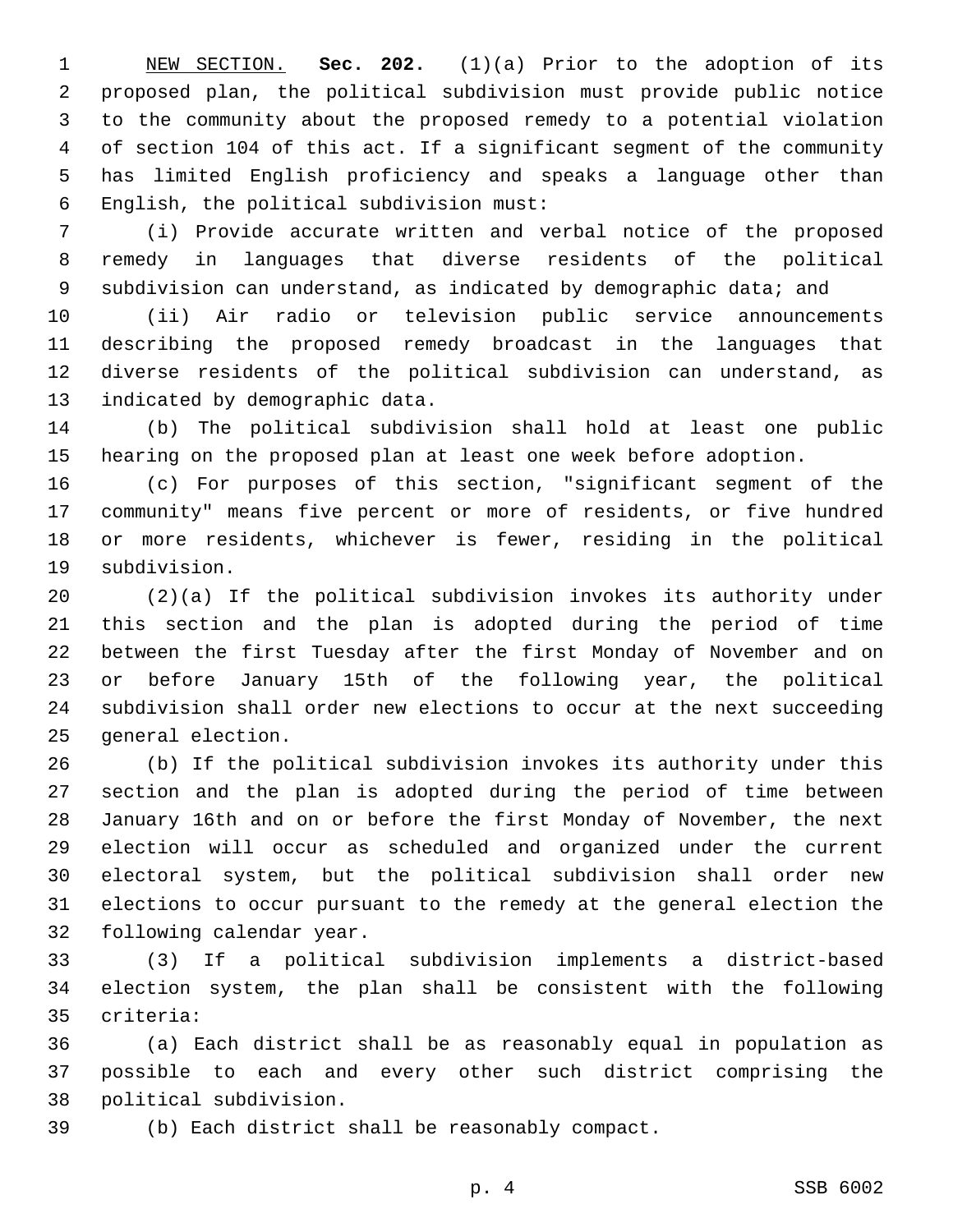(c) Each district shall consist of geographically contiguous 2 area.

 (d) To the extent feasible, the district boundaries shall coincide with existing recognized natural boundaries and shall, to the extent possible, preserve existing communities of related and mutual interest.6

 (e) District boundaries may not be drawn or maintained in a manner that creates or perpetuates the dilution of the votes of the 9 members of a protected class or classes.

 (4) Within forty-five days after receipt of federal decennial census information applicable to a specific local area, the commission established in RCW 44.05.030 shall forward the census 13 information to each political subdivision.

 (5) No later than eight months after its receipt of federal decennial census data, the governing body of the political subdivision that had previously invoked its authority under this section to implement a district-based election system, or that was previously charged with redistricting under section 403 of this act, shall prepare a plan for redistricting its districts, pursuant to RCW 29A.76.010, and in a manner consistent with this act.

 NEW SECTION. **Sec. 203.** (1) A political subdivision that conducts an election pursuant to state, county, or local law, is authorized to change its electoral system to implement an alternative proportional voting method to remedy a potential violation of section 104 of this act.

 (2) If the political subdivision invokes its authority under this section, the political subdivision shall order new elections to occur no sooner than as provided in section 202(2) of this act.

 (3) A political subdivision may eliminate the staggered terms of any position in order to implement an alternative proportional voting 31 method.

 (4) As used in this chapter, "alternative proportional voting method" means any at-large election that includes one of the following methods of voting for multiple members of the governing 35 body of a political subdivision:

 (a) Limiting the number of votes a voter is entitled to cast to 37 fewer than there are positions to elect;

 (b) Cumulating the number of votes a voter is entitled to cast for each position, and allowing the voter to cast the total number of

p. 5 SSB 6002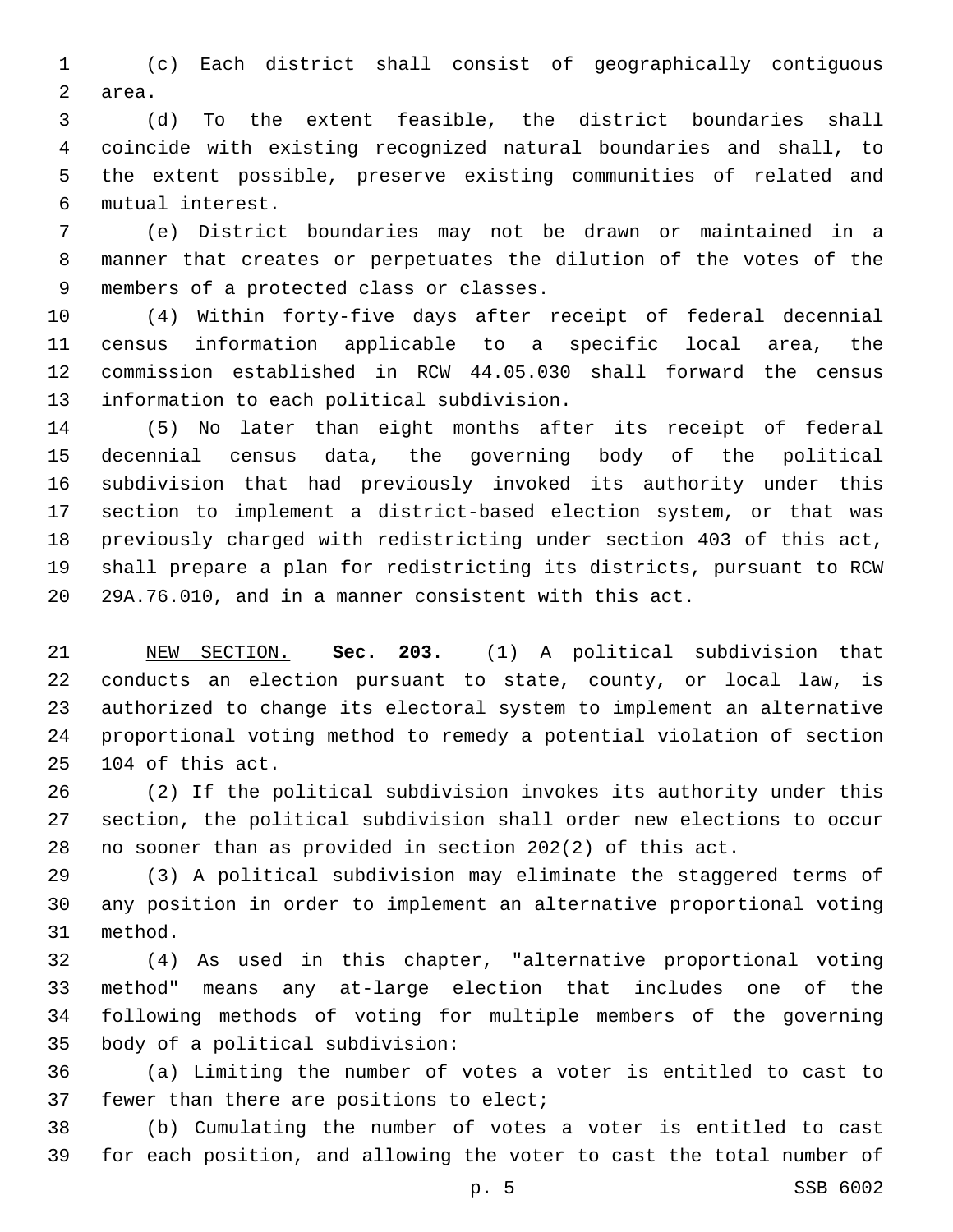votes in favor of a single candidate or to distribute the total 2 number of votes among multiple candidates; or

 (c) Voting in a single transferable vote where voters rank each candidate in order of preference, with their vote counting towards the highest ranked candidate, and preferences allocated among other candidates who are not elected on first place votes.

 NEW SECTION. **Sec. 204.** A new section is added to chapter 8 28A.343 RCW to read as follows:

 The school board of directors may authorize a change to its electoral system pursuant to section 201 of this act. Any staggering of directors' terms shall be accomplished as provided in RCW 12 28A.343.030 and 28A.343.600 through 28A.343.650.

 **Sec. 205.** RCW 36.32.020 and 1982 c 226 s 4 are each amended to 14 read as follows:

 The board of county commissioners of each county shall divide their county into three commissioner districts so that each district shall comprise as nearly as possible one-third of the population of the county: PROVIDED, That the territory comprised in any voting precincts of such districts shall remain compact, and shall not be 20 divided by the lines of said districts.

 However, the commissioners of any county composed entirely of islands and with a population of less than thirty-five thousand may divide their county into three commissioner districts without regard to population, except that if any single island is included in more than one district, the districts on such island shall comprise, as 26 nearly as possible, equal populations.

 The commissioners of any county may authorize a change to their 28 electoral system pursuant to section 201 of this act. Except where necessary to comply with a court order issued pursuant to section 403 30 of this act, and except in the case of an intervening census, the 31 lines of the districts shall not be changed ((oftener)) more often than once in four years and only when a full board of commissioners is present. The districts shall be designated as districts numbered 34 one, two and three.

 **Sec. 206.** RCW 36.32.040 and 1982 c 226 s 5 are each amended to 36 read as follows: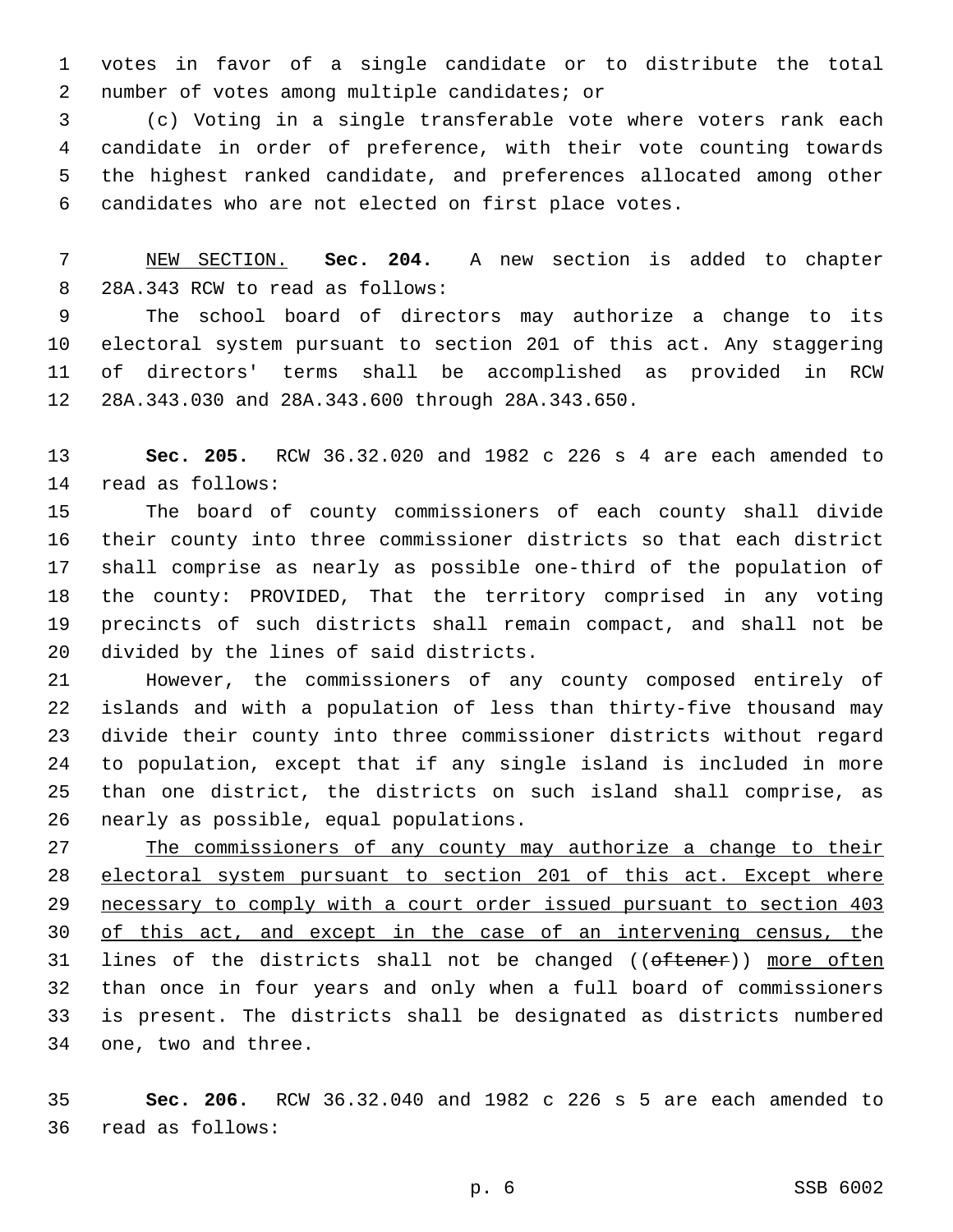(1) Except as provided in subsection (2) of this section, the qualified electors of each county commissioner district, and they only, shall nominate from among their own number, candidates for the office of county commissioner of such commissioner district to be voted for at the following general election. Such candidates shall be nominated in the same manner as candidates for other county and district offices are nominated in all other respects.

 (2) Where the commissioners of a county composed entirely of islands with a population of less than thirty-five thousand have chosen to divide the county into unequal-sized commissioner districts pursuant to the exception provided in RCW 36.32.020, the qualified electors of the entire county shall nominate from among their own number who reside within a commissioner district, candidates for the office of county commissioner of such commissioner district to be voted for at the following general election. Such candidates shall be nominated in the same manner as candidates for other county offices 17 are nominated in all other respects.

 (3) The commissioners of any county may authorize a change to their electoral system pursuant to section 201 of this act.

 NEW SECTION. **Sec. 207.** A new section is added to chapter 35.21 21 RCW to read as follows:

 The legislative authority of a city or town may authorize a change to its electoral system pursuant to section 201 of this act.

 NEW SECTION. **Sec. 208.** A new section is added to chapter 35A.21 25 RCW to read as follows:

 The legislative authority of a code city or town may authorize a change to its electoral system pursuant to section 201 of this act.

 NEW SECTION. **Sec. 209.** A new section is added to chapter 52.14 29 RCW to read as follows:

 The board of fire commissioners of a fire protection district may authorize a change to its electoral system pursuant to section 201 of 32 this act by majority vote.

 NEW SECTION. **Sec. 210.** A new section is added to chapter 53.12 34 RCW to read as follows:

 The port commission may authorize a change to its electoral 36 system pursuant to section 201 of this act.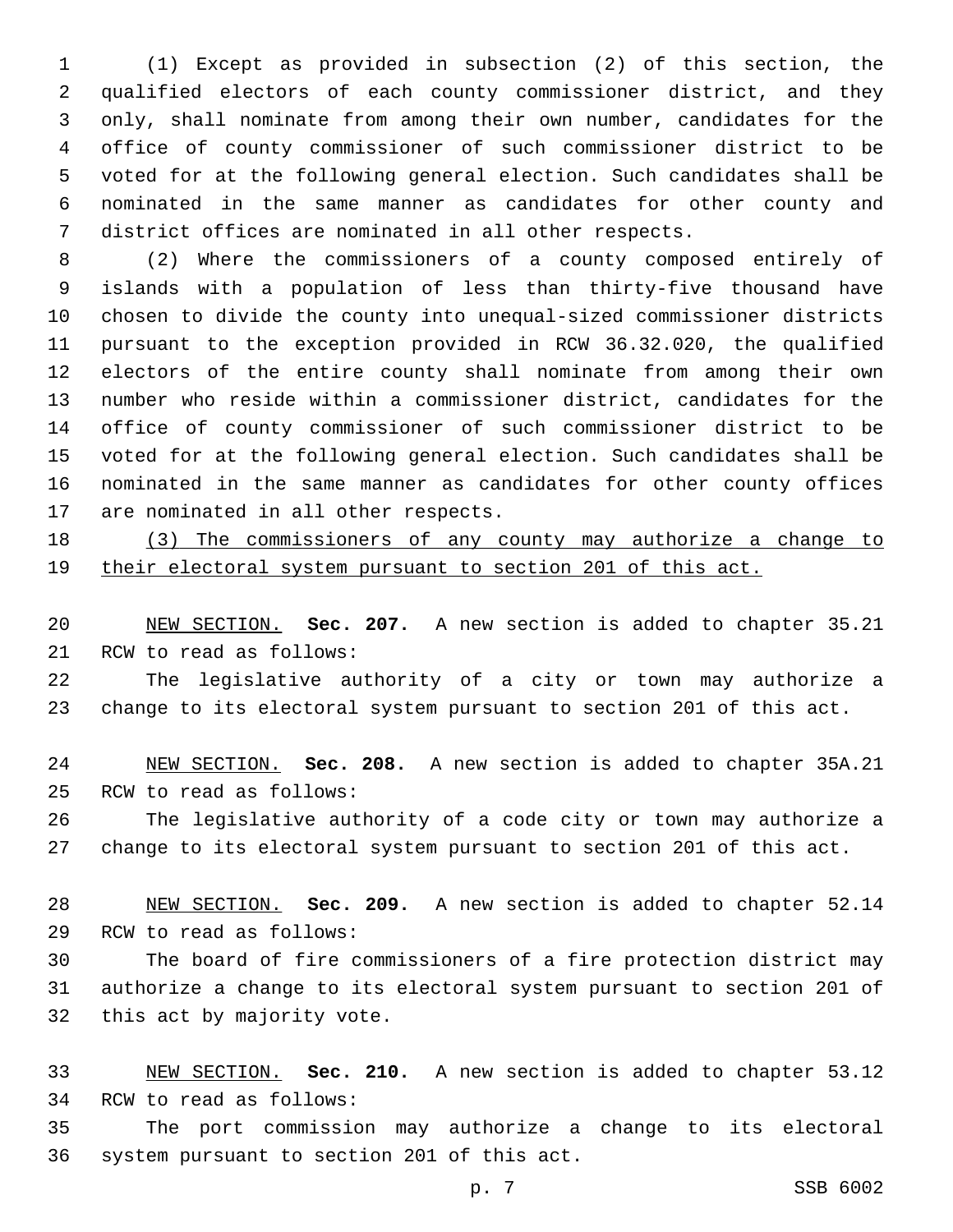**Sec. 211.** RCW 54.12.010 and 2004 c 113 s 1 are each amended to 2 read as follows:

 A public utility district that is created as provided in RCW 54.08.010 shall be a municipal corporation of the state of Washington, and the name of such public utility district shall be Public Utility District No. . . . . of . . . . . . County.

 The powers of the public utility district shall be exercised through a commission consisting of three members in three commissioner districts, and five members in five commissioner 10 districts.

 (1) If the public utility district is countywide and the county has three county legislative authority districts, then, at the first election of commissioners and until any change is made in the boundaries of public utility district commissioner districts, one public utility district commissioner shall be chosen from each of the 16 three county legislative authority districts.

 (2) If the public utility district comprises only a portion of the county, with boundaries established in accordance with chapter 54.08 RCW, or if the public utility district is countywide and the county does not have three county legislative authority districts, three public utility district commissioner districts, numbered consecutively, each with approximately equal population and following precinct lines, as far as practicable, shall be described in the petition for the formation of the public utility district, subject to appropriate change by the county legislative authority if and when it changes the boundaries of the proposed public utility district. One commissioner shall be elected as a commissioner of each of the public 28 utility district commissioner districts.

 (3) Only a registered voter who resides in a commissioner district may be a candidate for, or hold office as, a commissioner of the commissioner district. Only voters of a commissioner district may vote at a primary to nominate candidates for a commissioner of the commissioner district. Voters of the entire public utility district may vote at a general election to elect a person as a commissioner of 35 the commissioner district.

 (4) The term of office of each public utility district commissioner other than the commissioners at large shall be six years, and the term of each commissioner at large shall be four years. Each term shall be computed in accordance with RCW ((29A.20.040)) 29A.60.280 following the commissioner's election. All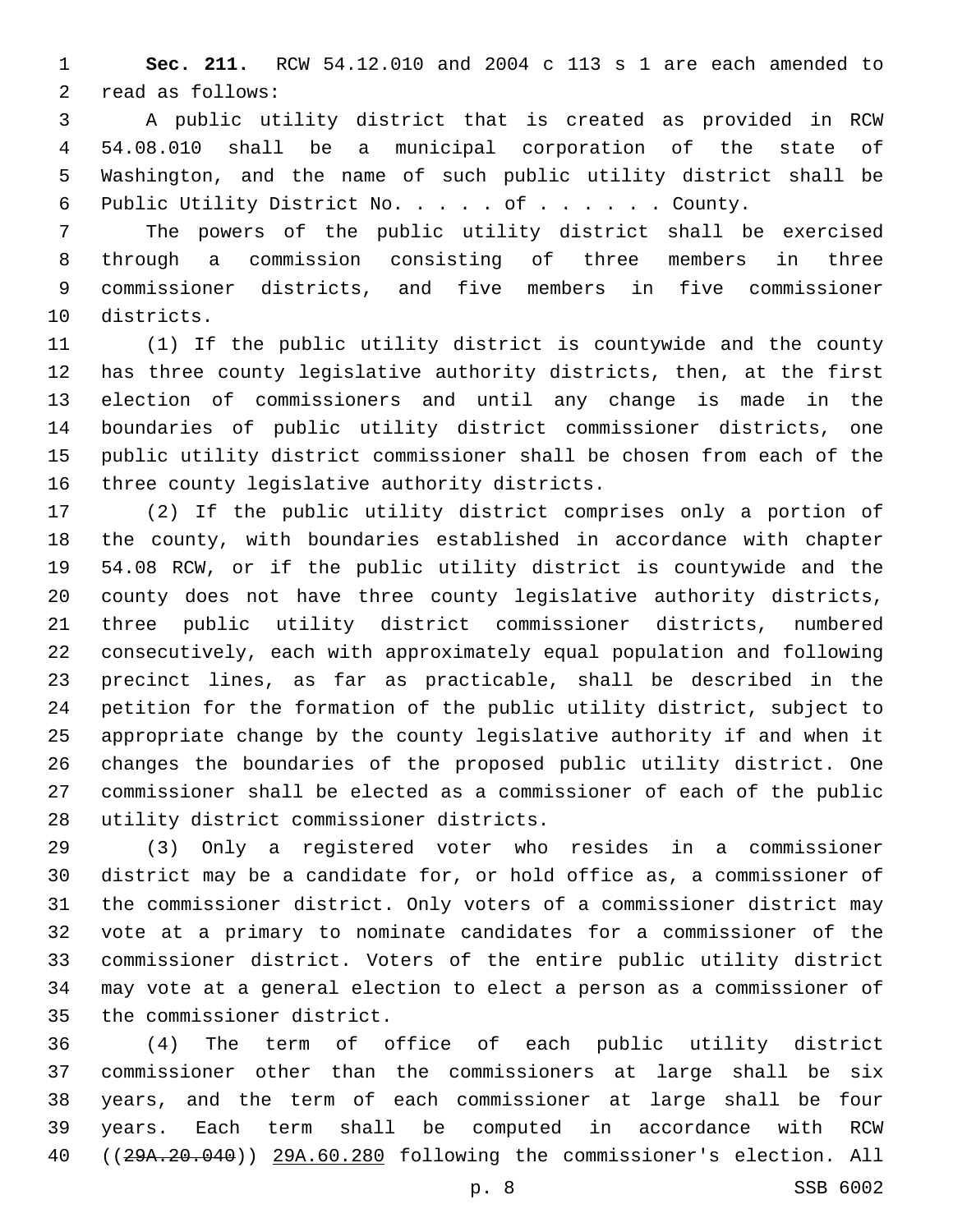public utility district commissioners shall hold office until their successors shall have been elected and have qualified and assume office in accordance with RCW ((29A.20.040)) 29A.60.280.

 (5) A vacancy in the office of public utility district commissioner shall occur as provided in chapter 42.12 RCW or by nonattendance at meetings of the public utility district commission for a period of sixty days unless excused by the public utility district commission. Vacancies on a board of public utility district commissioners shall be filled as provided in chapter 42.12 RCW.

 (6) The boundaries of the public utility district commissioner districts may be changed only by the public utility district commission or by a court order issued pursuant to section 403 of this 13 act, and shall be examined every ten years to determine substantial equality of population in accordance with chapter 29A.76 RCW. Except 15 as provided in this section (( $\Theta$ r)), section 403 of this act, RCW 16 54.04.039, or in the case of an intervening census, the boundaries 17 shall not be changed ((oftener)) more often than once in four years. Boundaries may only be changed when all members of the commission are present. Whenever territory is added to a public utility district under RCW 54.04.035, or added or withdrawn under RCW 54.04.039, the boundaries of the public utility commissioner districts shall be changed to include the additional or exclude the withdrawn territory. Unless the boundaries are changed pursuant to RCW 54.04.039, the proposed change of the boundaries of the public utility district commissioner district must be made by resolution and after public hearing. Notice of the time of the public hearing shall be published for two weeks before the hearing. Upon a referendum petition signed by ten percent of the qualified voters of the public utility district being filed with the county auditor, the county legislative authority shall submit the proposed change of boundaries to the voters of the public utility district for their approval or rejection. The petition must be filed within ninety days after the adoption of resolution of the proposed action. The validity of the petition is governed by the 34 provisions of chapter 54.08 RCW.

# **PART III - CITIZEN-INITIATED CHANGES TO ELECTORAL PROCESSES**

 NEW SECTION. **Sec. 301.** (1) A person who intends to challenge a political subdivision's electoral system under this act shall first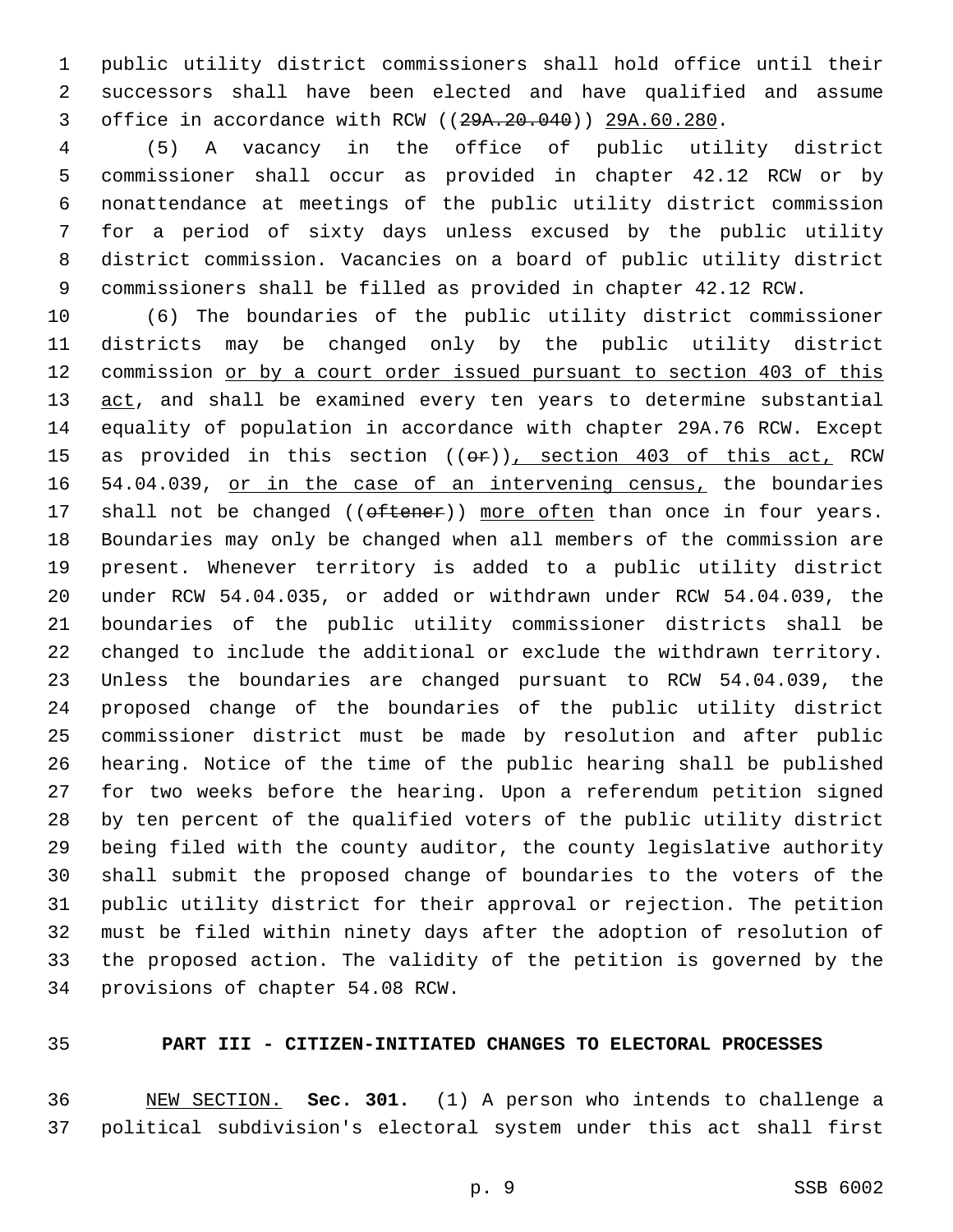notify the political subdivision. The political subdivision shall 2 promptly make such notice public.

 (2) The notice provided shall identify the person or persons who intend to file an action, and the protected class or classes whose members do not have an equal opportunity to elect candidates of their choice because of alleged vote dilution and polarized voting. The notice shall also include a type of remedy the person believes may address the alleged violation of section 302 of this act.

 NEW SECTION. **Sec. 302.** (1) A political subdivision is in violation of this act when it is shown that:

 (a) Elections in the political subdivision exhibit polarized 12 voting; and

 (b) There is a significant risk that members of a protected class or classes do not have an equal opportunity to elect candidates of their choice as a result of the dilution or abridgment of the rights 16 of members of that protected class or classes.

 (2) The fact that members of a protected class are not geographically compact or concentrated to constitute a majority in a proposed or existing district-based election district shall not preclude a finding of a violation under this act, but may be a factor in determining a remedy. The equal opportunity to elect shall be assessed pragmatically, based on local election conditions, and may 23 include crossover districts.

 (3) In determining whether there is polarized voting under this act, the court shall analyze elections of the governing body of the political subdivision, ballot measure elections, elections in which at least one candidate is a member of a protected class, and other electoral choices that affect the rights and privileges of members of a protected class. Only elections conducted prior to the filing of an action pursuant to this act shall be used to establish or rebut the 31 existence of polarized voting.

 (4) The election of candidates who are members of a protected class and who were elected prior to the filing of an action pursuant to this act shall not preclude a finding of polarized voting that results in an unequal opportunity for a protected class to elect 36 candidates of their choice.

 (5) Proof of intent on the part of the voters or elected officials to discriminate against a protected class is not required 39 for a cause of action to be sustained.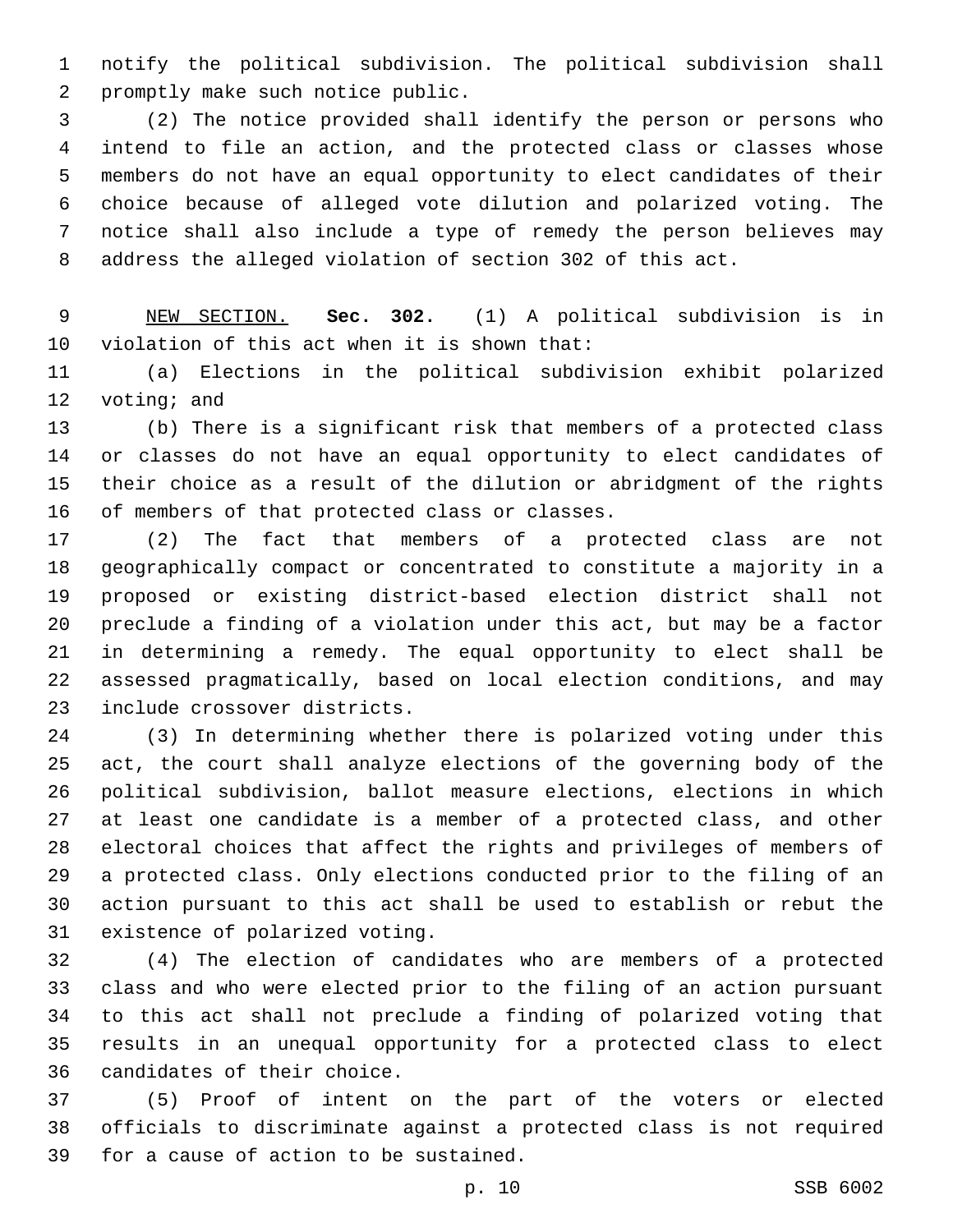(6) Other factors such as the history of discrimination, the use of electoral devices or other voting practices or procedures that may enhance the dilutive effects of at-large elections, denial of access to those processes determining which groups of candidates will receive financial or other support in a given election, the extent to which members of a protected class bear the effects of past discrimination in areas such as education, employment, and health, which hinder their ability to participate effectively in the political process, and the use of overt or subtle racial appeals in political campaigns are probative, but not necessary factors, to 11 establish a violation of this act.

 NEW SECTION. **Sec. 303.** (1) The political subdivision shall work in good faith with the person providing the notice to implement a remedy that provides the protected class or classes identified in the notice an equal opportunity to elect candidates of their choice.

 (2) If the political subdivision adopts a remedy that takes the notice into account, or adopts the notice's proposed remedy, the political subdivision shall seek a court order, which shall be subject to mandatory direct appeal to the supreme court, acknowledging that the political subdivision's remedy complies with section 104 of this act and was prompted by a plausible violation. The person who submitted the notice may support or oppose such an order, and may obtain public records to do so. The political subdivision must provide all political, census, and demographic data and any analysis of that data used to develop the remedy in its filings seeking the court order and with any documents made public.

 (3) If the court concludes that the political subdivision's remedy complies with section 104 of this act, an action under this act may not be brought against that political subdivision for four years by any party so long as the political subdivision does not enact a change to or deviation from the remedy during this four-year period that would otherwise give rise to an action under this act.

 (4) In agreeing to adopt the person's proposed remedy, the political subdivision may do so by stipulation, which shall become a 35 public document.

 NEW SECTION. **Sec. 304.** (1) Any person may file an action under this act if, one hundred eighty days after a political subdivision receives notice of a challenge to its electoral system under section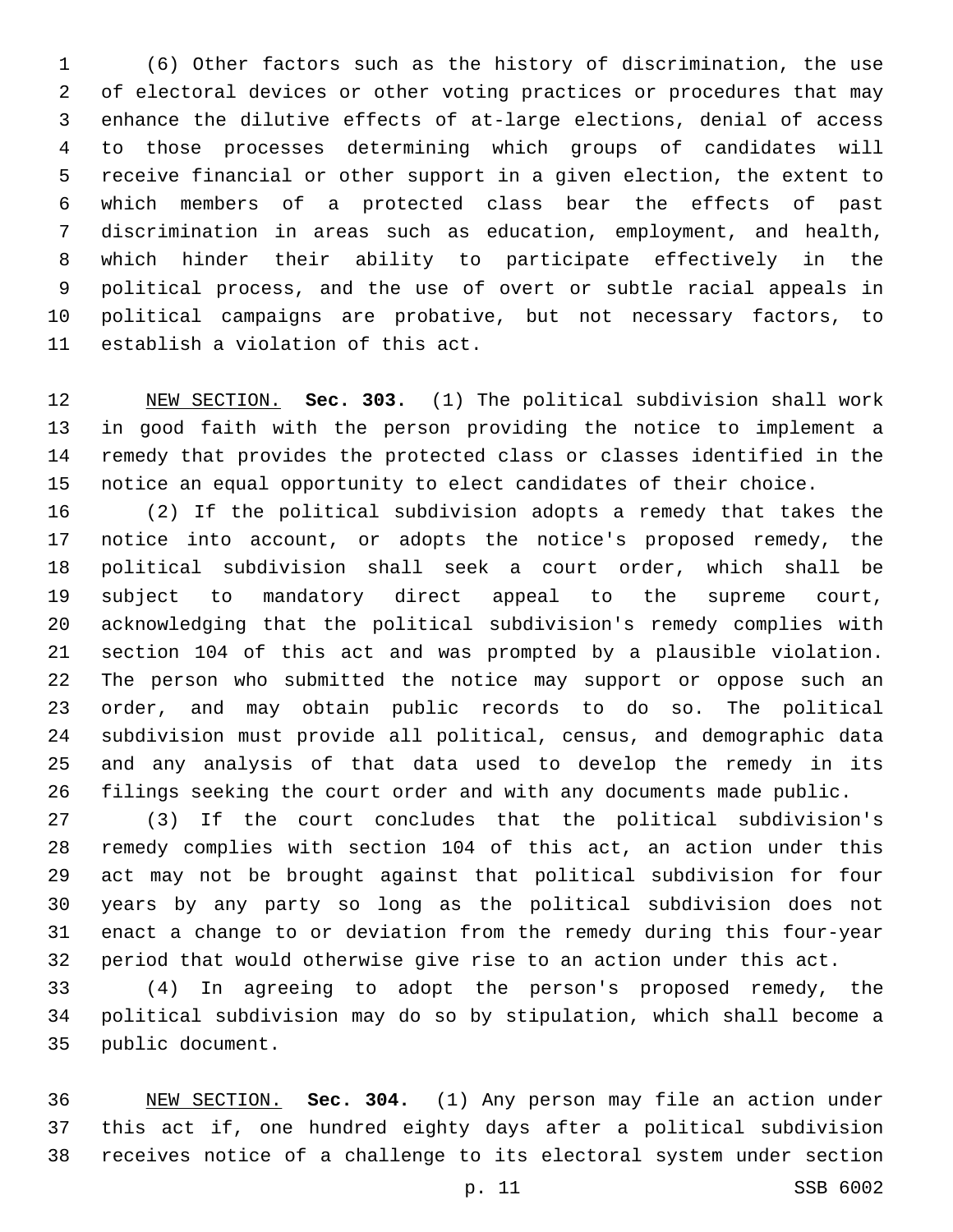301 of this act, the political subdivision has not obtained a court order stating that it has adopted a remedy in compliance with section 3 104 of this act.

 (2) If a political subdivision has received two or more notices containing materially different proposed remedies, the political subdivision shall work in good faith with the persons to implement a remedy that provides the protected class or classes identified in the notices an equal opportunity to elect candidates of their choice. If the political subdivision adopts one of the remedies offered, or a different remedy that takes multiple notices into account, the political subdivision shall seek a court order, which is subject to mandatory direct appeal to the supreme court, acknowledging that the political subdivision's remedy complies with section 104 of this act and was prompted by a plausible violation. The persons who submitted notices may support or oppose such an order. The political subdivision must provide all political, census, and demographic data and any analysis of that data used to develop the remedy in its 18 filings seeking the court order.

 (3) If the court concludes that the political subdivision's remedy complies with section 104 of this act, an action under this act may not be brought against that political subdivision for four years by any party so long as the political subdivision does not enact a change to or deviation from the remedy during this four-year period that would otherwise give rise to an action under this act.

 **Sec. 305.** RCW 2.06.030 and 1980 c 76 s 3 are each amended to 26 read as follows:

 The administration and procedures of the court shall be as provided by rules of the supreme court. The court shall be vested with all power and authority, not inconsistent with said rules, necessary to carry into complete execution all of its judgments, decrees and determinations in all matters within its jurisdiction, according to the rules and principles of the common law and the 33 Constitution and laws of this state.

 For the prompt and orderly administration of justice, the supreme court may (1) transfer to the appropriate division of the court for decision a case or appeal pending before the supreme court; or (2) transfer to the supreme court for decision a case or appeal pending 38 in a division of the court.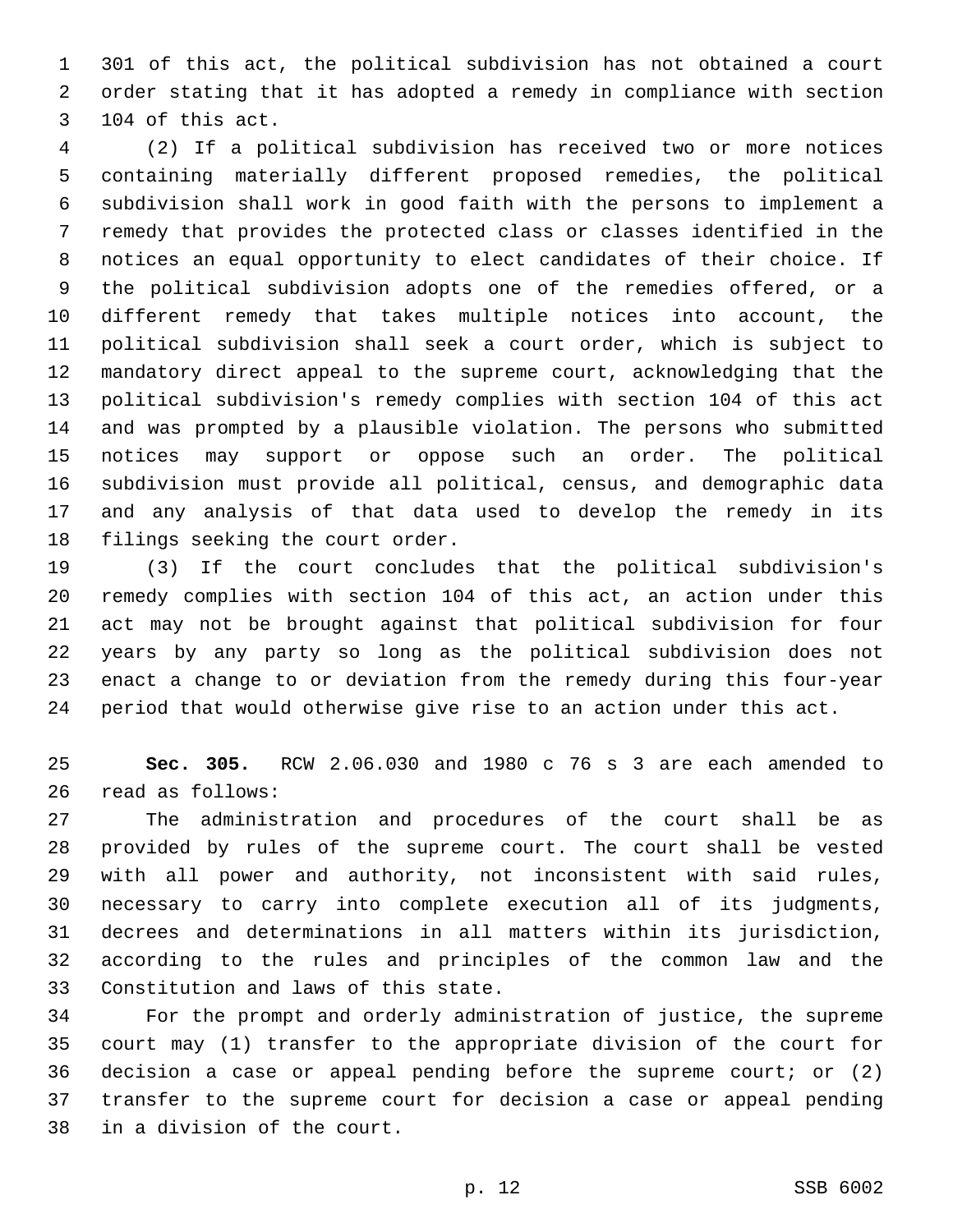Subject to the provisions of this section, the court shall have exclusive appellate jurisdiction in all cases except:

 (a) cases of quo warranto, prohibition, injunction or mandamus 4 directed to state officials;

(b) criminal cases where the death penalty has been decreed;

 (c) cases where the validity of all or any portion of a statute, ordinance, tax, impost, assessment or toll is drawn into question on the grounds of repugnancy to the Constitution of the United States or of the state of Washington, or to a statute or treaty of the United States, and the superior court has held against its validity;

 (d) cases involving fundamental and urgent issues of broad public import requiring prompt and ultimate determination; and

 (e) cases involving substantive issues on which there is a direct conflict among prevailing decisions of panels of the court or between 15 decisions of the supreme court;

 all of which shall be appealed directly to the supreme court: PROVIDED, That whenever a majority of the court before which an appeal is pending, but before a hearing thereon, is in doubt as to whether such appeal is within the categories set forth in subsection (d) or (e) of this section, the cause shall be certified to the 21 supreme court for such determination.

 The appellate jurisdiction of the court of appeals does not extend to civil actions at law for the recovery of money or personal property when the original amount in controversy, or the value of the property does not exceed the sum of two hundred dollars.

 The court shall have appellate jurisdiction over review of final decisions of administrative agencies certified by the superior court 28 pursuant to RCW 34.05.518.

 The court has mandatory appellate jurisdiction over superior court orders regarding remedies sought by political subdivisions pursuant to sections 303 and 304 of this act.

 Appeals from the court to the supreme court shall be only at the discretion of the supreme court upon the filing of a petition for review. No case, appeal or petition for a writ filed in the supreme court or the court shall be dismissed for the reason that it was not filed in the proper court, but it shall be transferred to the proper 37 court.

# **PART IV - SAFE HARBOR AND LEGAL ACTION UNDER THIS ACT**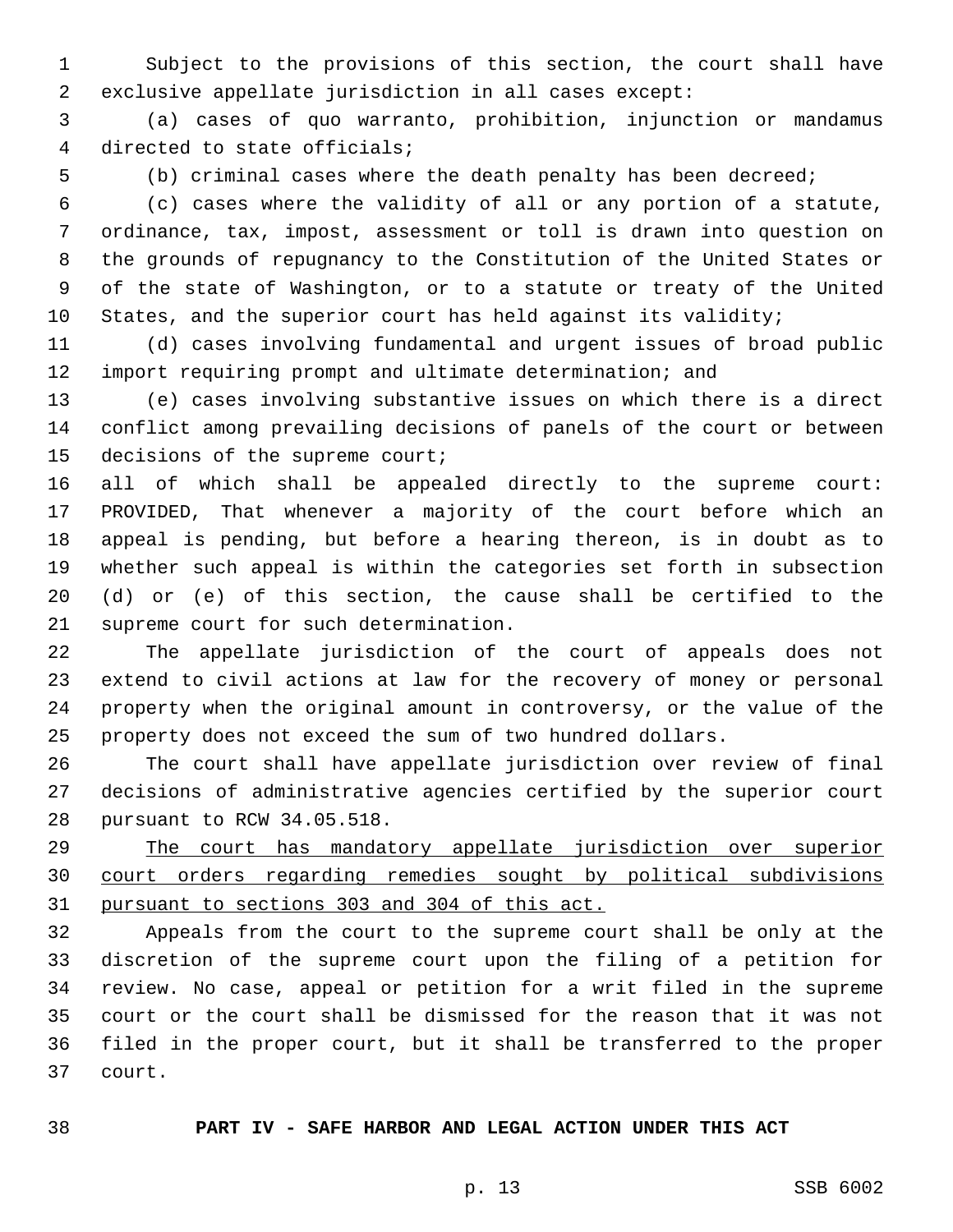NEW SECTION. **Sec. 401.** (1) After exhaustion of the time period in section 304 of this act, any voter who resides in a political subdivision where a violation of section 104 of this act is alleged may file an action in the superior court of the county in which the political subdivision is located. If the action is against a county, the action may be filed in the superior court of such county, or in the superior court of either of the two nearest judicial districts as determined pursuant to RCW 36.01.050(2). An action filed pursuant to this chapter does not need to be filed as a class action.

 (2) Members of different protected classes may file an action jointly pursuant to this act if they demonstrate that the combined voting preferences of the multiple protected classes are polarized 13 against the rest of the electorate.

 NEW SECTION. **Sec. 402.** (1) In an action filed pursuant to this act, the trial court shall set a trial to be held no later than one year after the filing of a complaint, and shall set a discovery and motions calendar accordingly.

 (2) For purposes of any applicable statute of limitations, a cause of action under this act arises every time there is an election for any members of the governing body of the political subdivision.

 (3) The plaintiff's constitutional right to the secrecy of the plaintiff's vote is preserved and is not waived by the filing of an action pursuant to this act, and the filing is not subject to 24 discovery or disclosure.

 (4) In seeking a temporary restraining order or a preliminary injunction, a plaintiff shall not be required to post a bond or any other security in order to secure such equitable relief.

 (5) No notice may be submitted to any political subdivision 29 pursuant to this act before July 19, 2018.

 NEW SECTION. **Sec. 403.** (1) The court may order appropriate remedies including, but not limited to, the imposition of a district- based election system. The court may order the affected jurisdiction to draw or redraw district boundaries or appoint an individual or panel to draw or redraw district lines. The proposed districts must be approved by the court prior to their implementation.

 (2) Implementation of a district-based remedy is not precluded by the fact that members of a protected class do not constitute a numerical majority within a proposed district-based election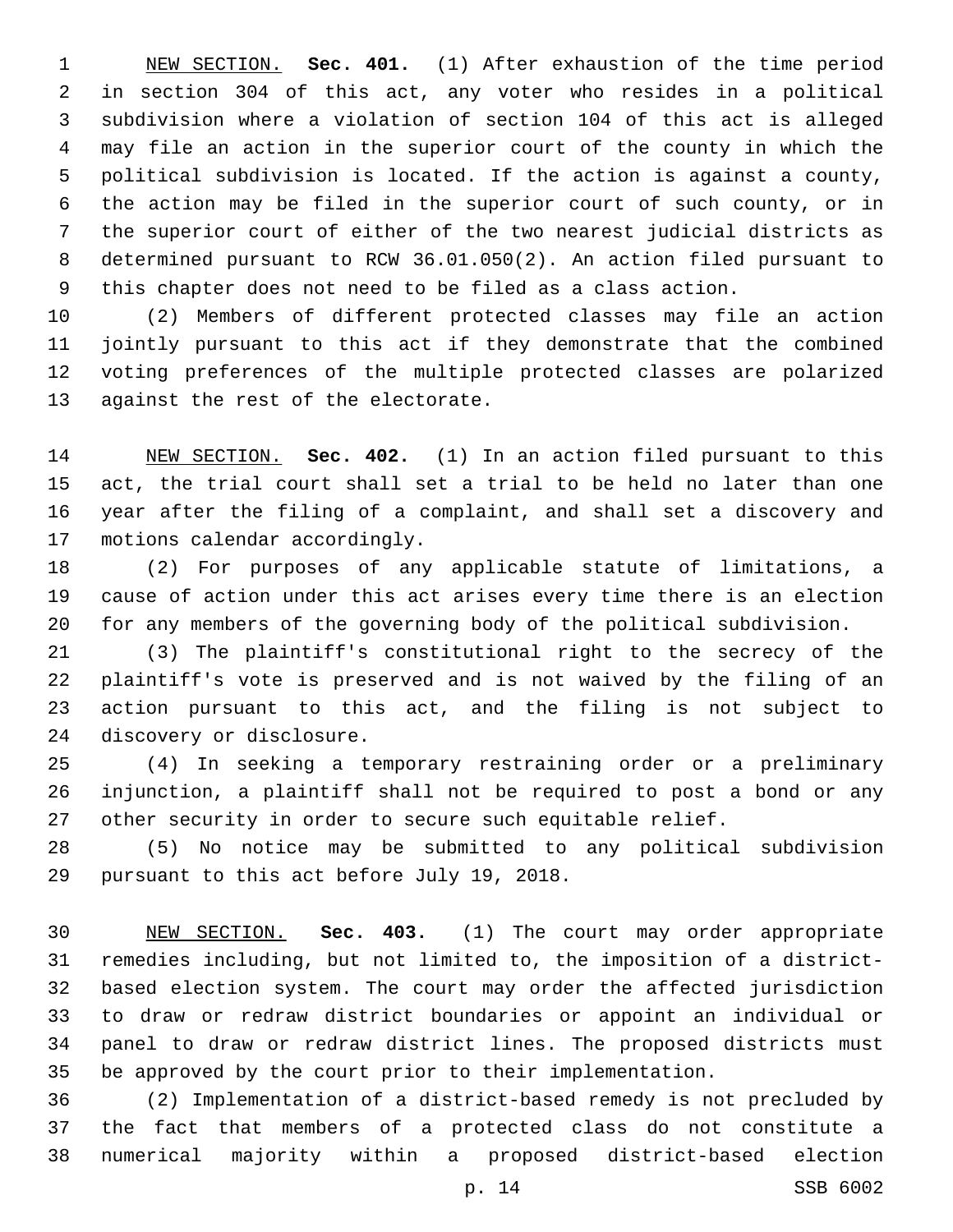district. If, in tailoring a remedy, the court orders the implementation of a district-based election district where the members of the protected class are not a numerical majority, the court shall do so in a manner that provides the protected class an equal opportunity to elect candidates of their choice. The court may also approve a district-based election system that provides the protected class the opportunity to join in a coalition of two or more protected classes to elect candidates of their choice if there is demonstrated political cohesion among the protected classes.

 (3) In tailoring a remedy after a finding of a violation of 11 section 104 of this act:

 (a) If the court's order providing a remedy or approving proposed districts, whichever is later, is issued during the period of time between the first Tuesday after the first Monday of November and on or before January 15th of the following year, the court shall order new elections, conducted pursuant to the remedy, to occur at the next succeeding general election. If a special filing period is required, filings for that office shall be reopened for a period of three business days, such three-day period to be fixed by the filing 20 officer.

 (b) If the court's order providing a remedy or approving proposed districts, whichever is later, is issued during the period of time between January 16th and on or before the first Monday of November, the next election will occur as scheduled and organized under the current electoral system, but the court shall order new elections to occur pursuant to the remedy at the general election the following 27 calendar year.

 (c) The remedy may provide for the political subdivision to hold elections for the members of its governing body at the same time as regularly scheduled elections for statewide or federal offices.

 NEW SECTION. **Sec. 404.** (1) The court may order imposition of an alternative proportional voting method, as defined in section 203 of this act.

 (2) If the court's order uses an alternative proportional voting method, the court shall order new elections to occur no sooner than as provided in section 403(3) (a) and (b) of this act.

 (3) The court's order may provide for a political subdivision to eliminate the staggered terms of any position in order to implement 39 an alternative proportional voting method.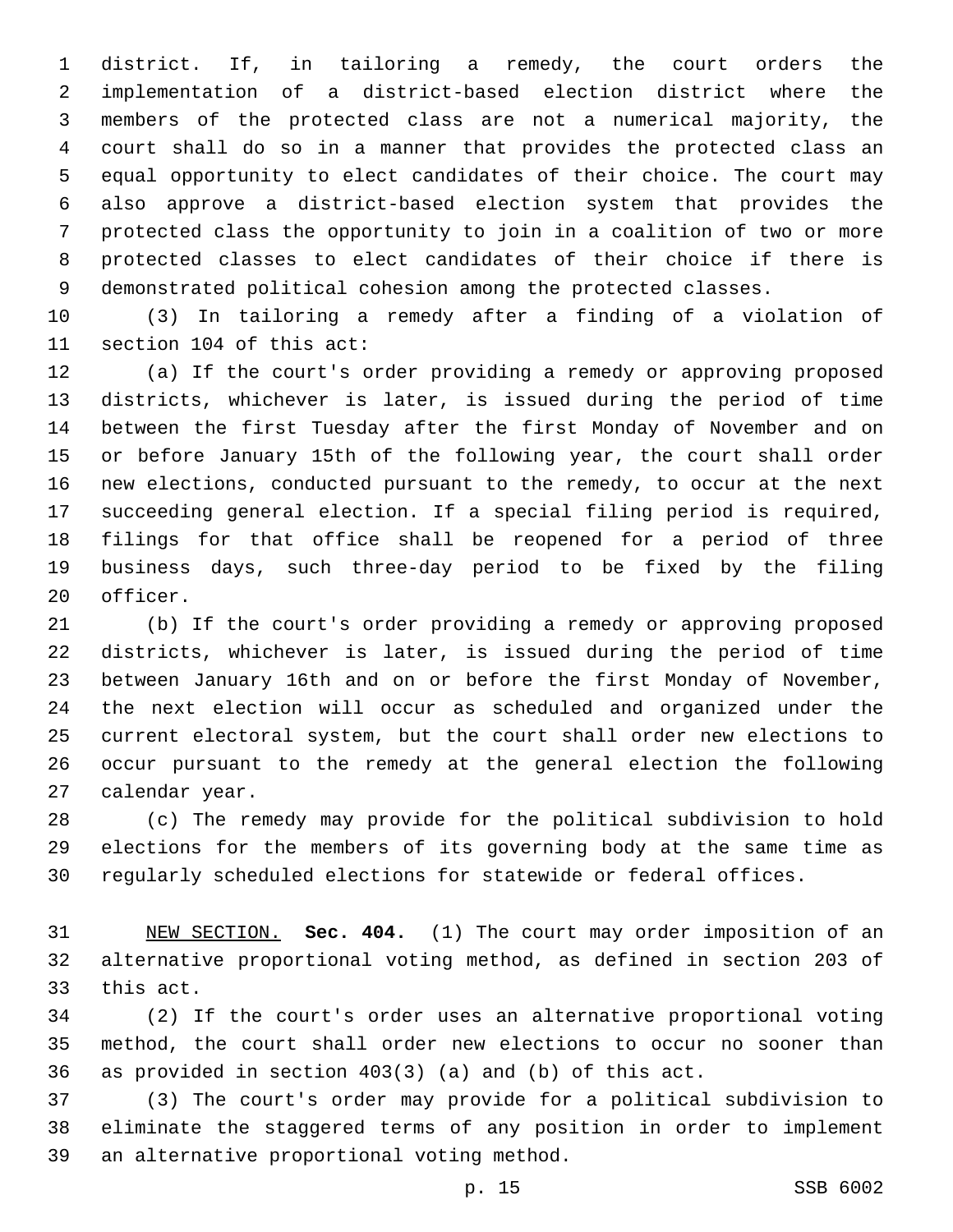NEW SECTION. **Sec. 405.** (1) No action under this act may be brought by any person against a political subdivision that has adopted a remedy to its electoral system after an action is filed that is approved by a court pursuant to section 303 of this act or implemented a court-ordered remedy pursuant to section 403 of this act for four years after adoption of the remedy if the political subdivision does not enact a change to or deviation from the remedy during this four-year period that would otherwise give rise to an action under this act.

 (2) No action under this act may be brought by any person against a political subdivision that has adopted a remedy to its electoral system in the previous decade before the effective date of this section as a result of a claim under the federal voting rights act until after the political subdivision completes redistricting pursuant to RCW 29A.76.010 for the 2020 decennial census.

 NEW SECTION. **Sec. 406.** (1) In any action to enforce this 17 chapter, the court may allow the prevailing plaintiff or plaintiffs, other than the state or political subdivision thereof, reasonable attorneys' fees, all nonattorney fee costs as defined by RCW 4.84.010, and all reasonable expert witness fees. No fees or costs may be awarded if no action is filed.

 (2) Prevailing defendants may recover an award of fees or costs 23 pursuant to RCW 4.84.185.

#### **PART V - MISCELLANEOUS PROVISIONS**

 NEW SECTION. **Sec. 501.** The provisions of parts I, III, and IV of this act are not applicable to cities and towns with populations under one thousand or to school districts with K-12 full-time equivalent enrollments of less than two hundred fifty.

 NEW SECTION. **Sec. 502.** A new section is added to chapter 29A.76 30 RCW to read as follows:

 In any change to its electoral system under section 201 of this act or preparation of a subsequent redistricting plan, political subdivisions may use population data regarding political parties only to the extent necessary to ensure compliance with this act or federal law.35